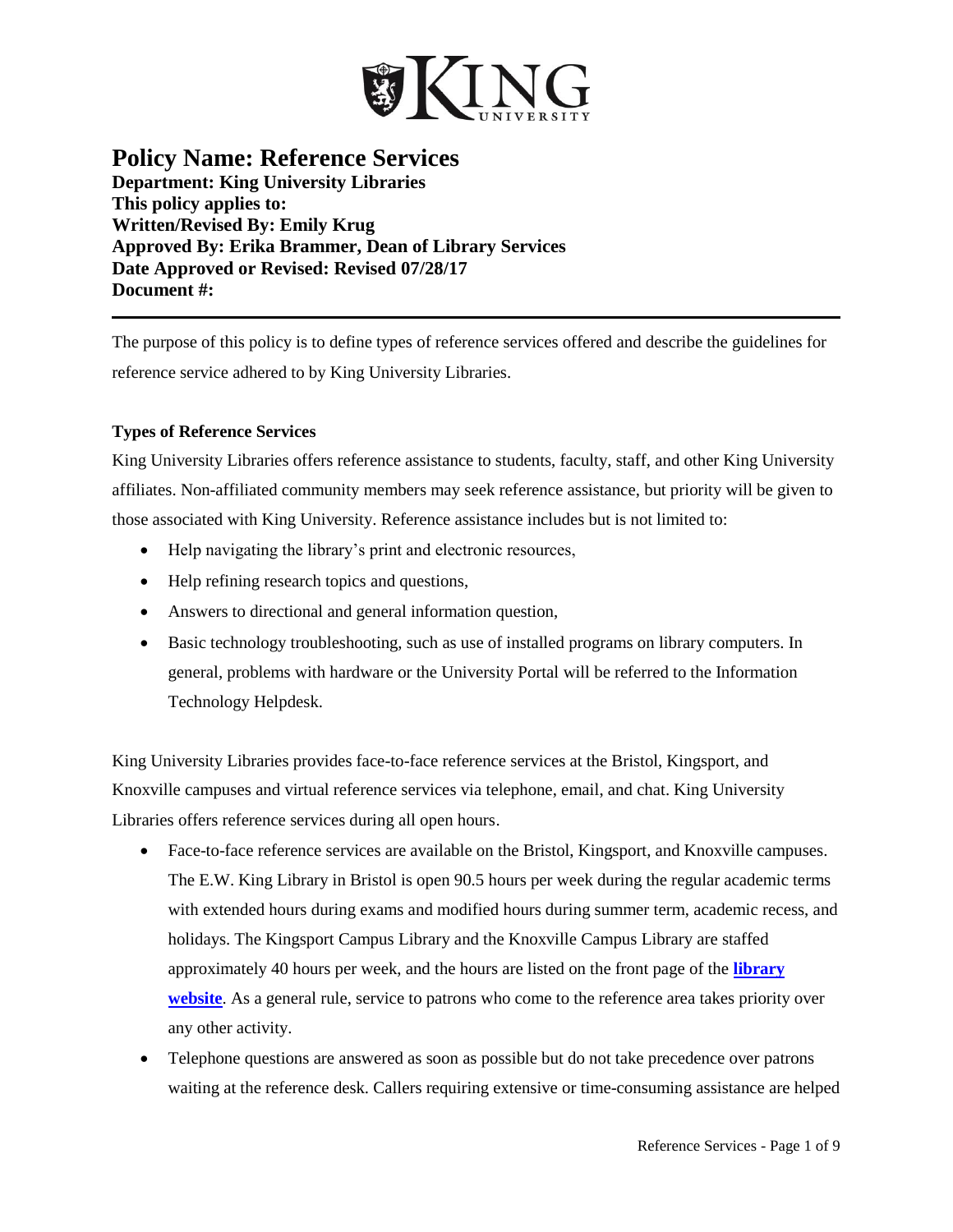if there are no in-person patrons waiting; otherwise reference personnel will offer to call the patron back or suggest that the patron come to the library in-person.

- E-mail questions usually have a 24-hour turnaround time.
- Chat service is provided from the Bristol campus service desk during hours staffed by librarians and paraprofessionals. Generally chat hours are Monday through Thursday, 9:00 AM to midnight, Friday 9:00 AM to 12:00 PM, Saturday 11:00 AM to 6:00 PM, and Sunday 4:00 PM to midnight. Chat is available on the King University Libraries website, within King University Libraries Subject Guides, and in Blackboard courses.
- Individual Reference Consultations to assist researchers with in-depth projects are offered by appointment on the Bristol, Kingsport, and Knoxville campuses.

## **Guidelines for Reference Services**

King University Libraries follows the RUSA [Guidelines for Behavioral Performance of Reference and](http://www.ala.org/rusa/resources/guidelines/guidelinesbehavioral)  [Information Service Providers](http://www.ala.org/rusa/resources/guidelines/guidelinesbehavioral) [\(http://www.ala.org/rusa/resources/guidelines/guidelinesbehavioral\)](http://www.ala.org/rusa/resources/guidelines/guidelinesbehavioral) as defined by the Reference and User Services Association (a division of the American Library Association). These guidelines identify five areas of behavioral performance appropriate for reference services (See Appendix 1 of this policy).

See also Policy\_CustomerServicePolicy.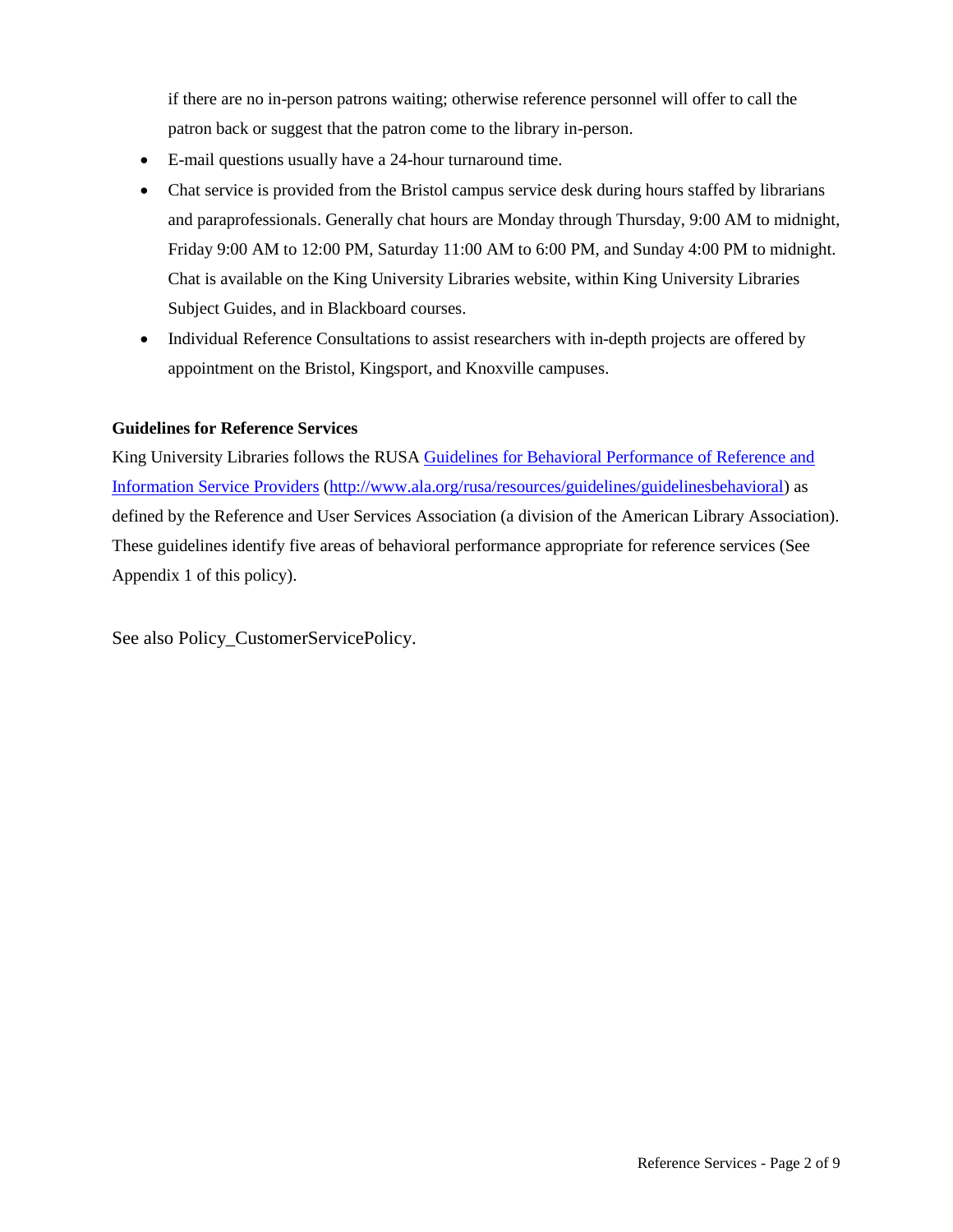## Appendix 1:

RUSA [Guidelines for Behavioral Performance of Reference and Information Service Providers](http://www.ala.org/rusa/resources/guidelines/guidelinesbehavioral)

Originally prepared by the RASD Ad Hoc Committee on Behavioral Guidelines for Reference and Information Services; approved by the RASD Board of Directors, January 1996.

Revised by MOUSS Management of Reference Committee; approved by the RUSA Board of Directors, June 2004.

Revised by the RSS Management of Reference Committee, 2011: William H. Weare, Jr. (chair), Roberta J. Astroff, Dr. Bryan Mark Carson, Sally Dockter, Holly L. McCullough, Alesia M. McManus, Emilie R. Smart, Eamon C. Tewell, Johannah Mills White, and Janice A. Wilson. Approved by RUSA Board, May 28, 2013.

## **Introduction**

In 1992, the President of the Reference and Adult Services Division created an Ad Hoc Committee on Behavioral Guidelines for Reference and Information Services. The committee was charged with the creation of specific guidelines to aid librarians and information professionals during the reference process. Noting the complexity of librarian/patron interaction during the reference process, the authors of the original Guidelines for Behavioral Performance of Reference and Information Service Providers observed "the positive or negative behavior of the librarian (as observed by the patron) becomes a significant factor in perceived success or failure." The intent of the Guidelines was to identify and recommend observable behavioral attributes that could be correlated with positive patron perceptions of reference librarian performance. The committee identified several areas in which behavioral attributes could be directly observed, including visibility/approachability, interest, listening/inquiring, searching, and follow-up activities. These guidelines have been widely used to assist in the training, development, and/or evaluation of librarians and staff who provide information services directly to library users.

The face of Reference Services has changed significantly since the original RUSA Guidelines for Behavioral Performance were first published in 1996, and continues to evolve. Although the Ad Hoc Committee that designed the Guidelines recognized the need for future adaptations to deal with issues related to remote users, the original Guidelines dealt primarily with face-to-face interactions between reference staff and library users. When the Guidelines were revised in 2004, e-mail and online chat services were in various stages of development and implementation and have since become widely employed services in all types of libraries.

In 2009, the RUSA Standards and Guidelines Committee requested that the Management of Reference Committee undertake this new revision. The previous revision of the Guidelines reflects the understanding that while in-person and remote reference interviews share some points in common, each also has its own unique characteristics that need to be addressed separately in the formation of standard guidelines. The goal of the Committee in undertaking this second revision has been to anticipate developments in reference services using a broad approach, and yet maintain enough specificity to be useful.

This revision retains the structure and categories of the 2004 revision of the Guidelines. The five main areas—Visibility/Approachability, Interest, Listening/Inquiring, Searching, and Follow Up—remain the same. When these Guidelines were revised in 2004, three distinct categories were added to each section of the document (where appropriate):

• General--Guidelines that can be applied in any type of reference interaction, including both in person and remote transactions.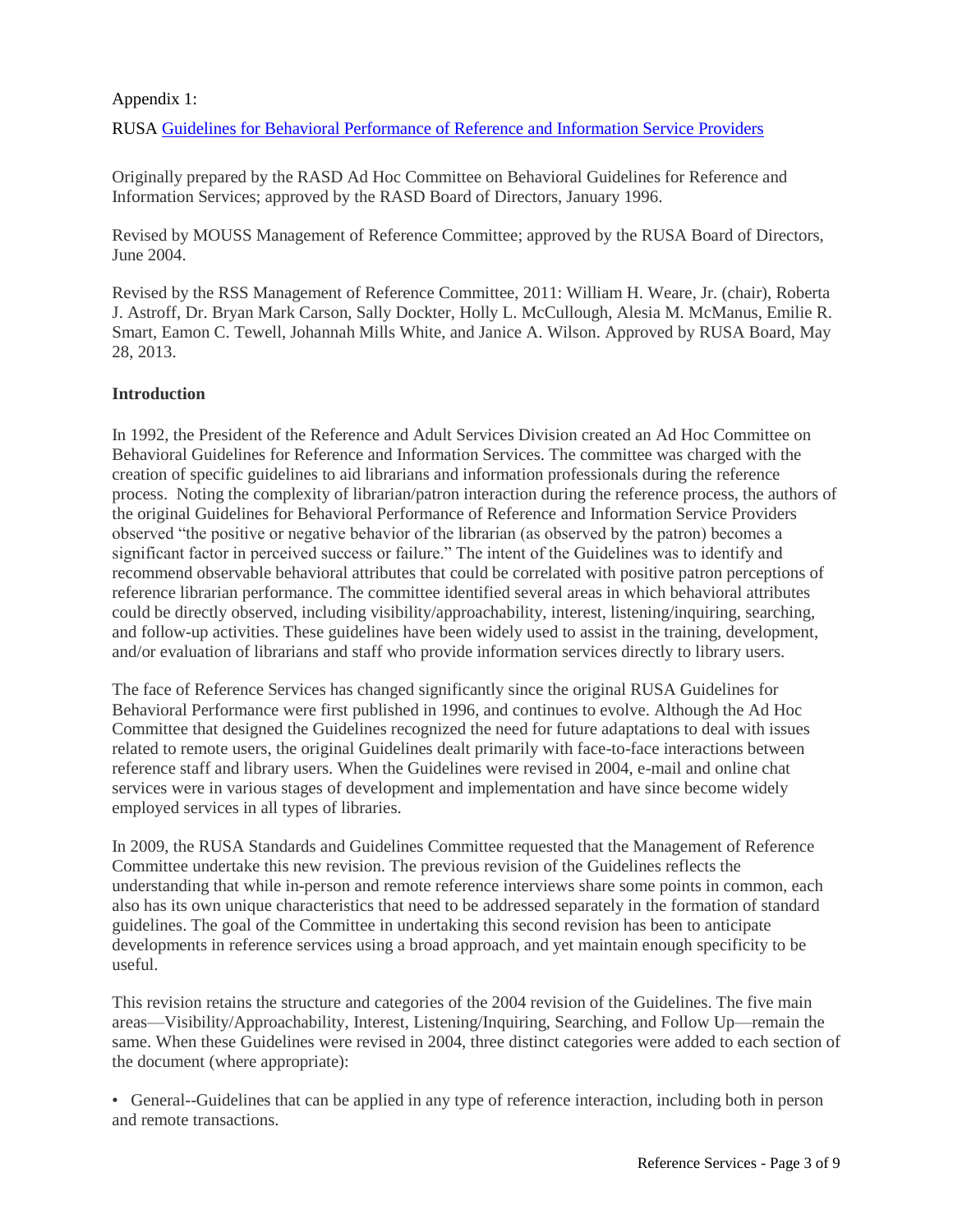• In Person--Additional guidelines that are specific to face-to-face encounters, and make the most sense in this context. Video transactions can be considered "in-person" transactions.

• Remote--Additional guidelines that are specific to reference encounters where traditional visual and non-verbal cues do not exist. Phone, virtual, text-based (e-mail, chat, texting, IM) and internet-based voice-only transactions can be considered remote transactions.

These Guidelines are geared to serving adult patrons. The Young Adult Library Services Association (YALSA) has adopted "Guidelines for Library Services to Teens, Ages 12-18" [\(http://yalsa.ala.org/guidelines/referenceguidelines.pdf\)](http://yalsa.ala.org/guidelines/referenceguidelines.pdf).

Note: The term *librarian* in this document applies to all who provide reference and informational services directly to library users.

## **1.0 Visibility/Approachability**

A successful reference transaction requires a high level of visibility. Reference assistance should be available through a variety of technologies at a patron's point of need.

In order to have a successful reference transaction, it is essential that the reference librarian be approachable. Whether acting in a traditional/in-person role or a remote/virtual role, the librarian's first step in initiating the reference transaction is to make the patron feel comfortable in a situation that can be perceived as intimidating, confusing, or overwhelming. The librarian's initial response in any reference situation sets the tone for the entire communication process, and influences the depth and level of interaction.

To be approachable, the librarian:

## *1.1 General*

1.1.1 Is to be found in a highly visible physical or virtual location (the library, outreach locations, or the library website). Proper signage or notification that indicates the location, hours, and availability of inperson and remote assistance is available.

1.1.2 Is poised and ready to engage patrons. The librarian is aware of the need to stop all other activities when a patron approaches and focus attention on the patron's needs.

1.1.3 Acknowledges patrons by using a friendly greeting to initiate conversation.

1.1.4 Acknowledges others waiting for service.

1.1.5 Employs a system of question triage to identify questions and service priorities.

## *1.2 In Person*

1.2.1 Establishes an approachable presence by being easily identifiable in compliance with institutional and professional norms and policies.

1.2.2 Acknowledges patrons by making initial eye contact, employing open body language, or using a friendly greeting to initiate conversation.

1.2.3 Remains visible to patrons as much as possible.

1.2.4 Identifies patrons needing or wanting help.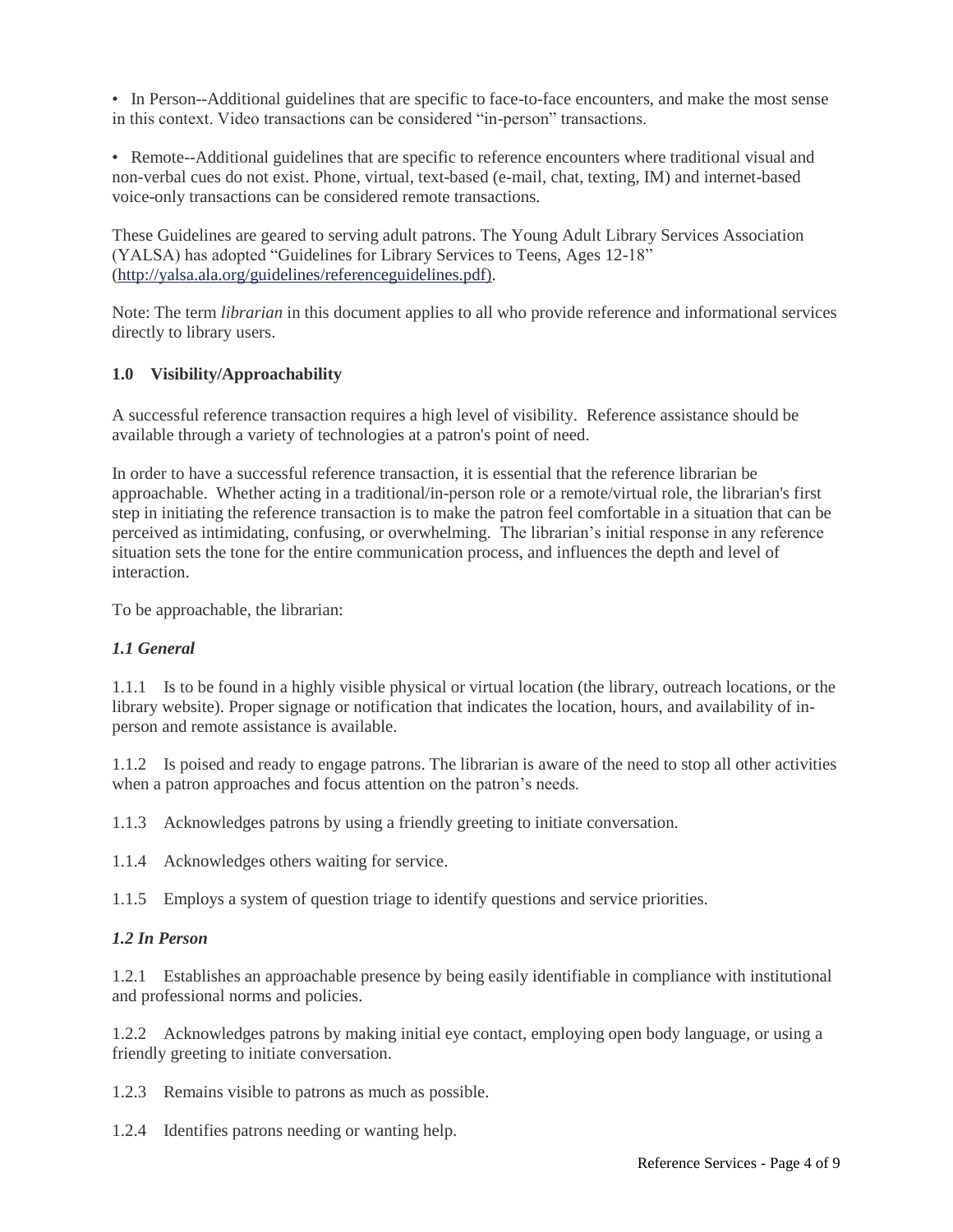1.2.5 Occasionally roves through the reference or public areas offering assistance. To rove successfully, the librarian:

1.2.5.1 Uses cues, verbal or nonverbal, to determine which patrons need help, and approaches patrons and offers assistance with lines such as,

- "Are you finding what you need?"
- "Can I help you with anything?"
- "How is your search going?"

1.2.5.2 Gets the patron started on the initial steps of his/her search, then moves on to other patrons. Offers to provide more assistance if needed.

1.2.5.3 Checks back on the patron's progress.

1.2.5.4 Returns to the reference desk periodically to see if there are patrons waiting for assistance if the desk has been left unattended. Gets help from other staff members if demand is heavy.

## *1.3 Remote*

1.3.1 Provides prominent, jargon-free pointers to all forms of reference services via the library's web or mobile site.

1.3.2 Responds in a timely fashion to remote queries.

## **2.0 Interest**

A successful librarian demonstrates a high degree of objective, nonjudgmental interest in the reference transaction. While not every query will be of interest to the librarian, the librarian should embrace each patron's informational need and should be committed to providing the most effective assistance. Librarians who demonstrate a high level of interest in the inquiries of patrons will generate a higher level of satisfaction among users.

To demonstrate interest, the librarian:

## **2.1 General**

2.1.1 Focuses complete attention on the patron and his/her information need.

## **2.2 In Person**

2.2.1 Faces the patron when speaking and listening.

2.2.2 Maintains or re-establishes eye contact with the patron throughout the transaction.

2.2.3 Signals an understanding of the patron's needs through verbal and non-verbal confirmation, such as nodding of the head, offering brief explanations, or asking additional questions to better understand the patron's query.

## **2.3 Remote**

2.3.1 Acknowledges user questions in a timely manner.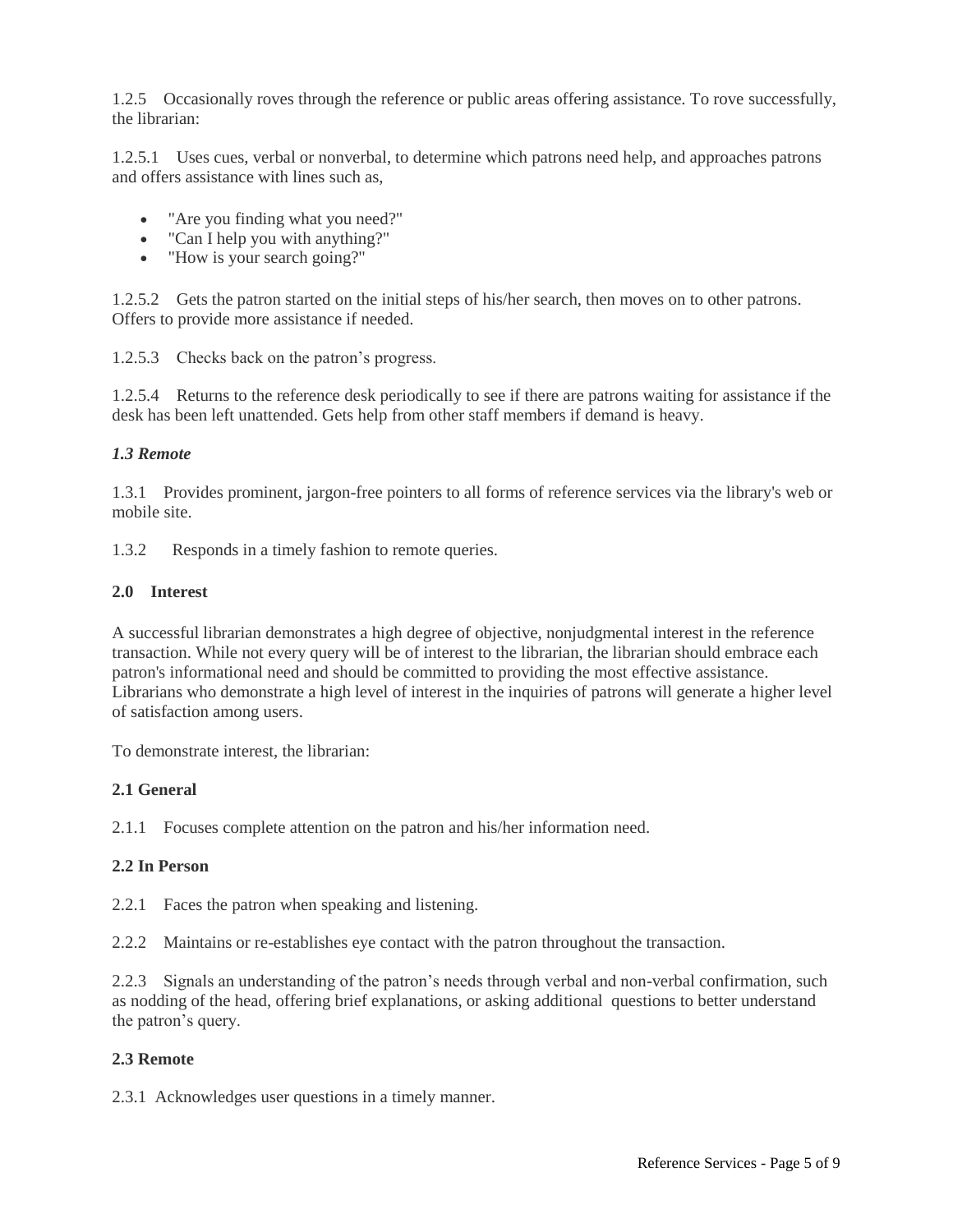2.3.2 Maintains regular online or voice contact with the patron to convey interest and provide assurance that the query is still viable and a response is forthcoming.

2.3.3 Signals an understanding of the patron's need.

## **3.0 Listening/Inquiring.**

The reference interview is the heart of the reference transaction and is crucial to the success of the process. The librarian should effectively identify the patron's information needs in a manner that puts the patron at ease. Effective listening and questioning skills are necessary for a positive interaction.

As a good communicator, the librarian:

## **3.1 General**

3.1.1 Communicates in a receptive, cordial, and supportive manner.

3.1.2 Uses a tone of voice and/or written language appropriate to the patron and the nature of the transaction.

3.1.3 Allows the patron to fully state his/her information need in his/her own words before responding.

3.1.4 Identifies the goals or objectives of the patron's research, when appropriate.

3.1.5 Rephrases the question or request and asks for confirmation to ensure accurate understanding.

3.1.6 Seeks to clarify confusing terminology and avoids jargon.

3.1.7 Uses open-ended questions to encourage the patron to expand on the request or present additional information. Some examples of open-ended questions include:

- "Please tell me more about your topic."
- "What additional information can you give me?"
- "How much information do you need?"

3.1.8 Uses closed and/or clarifying questions to refine the search query. Some examples of clarifying questions are:

- "What have you already found?"
- "What type of source do you need?"
- "Do you need a book or an article?"
- "Do you need current or historical information?"

3.1.9 Maintains objectivity; does not interject value judgments about the subject matter or the nature of the question into the transaction.

3.1.10 Respects patron privacy; maintains confidentiality after the transaction.

## **3.2 Remote**

3.2.1 Uses current technology during the reference interview to gather as much information as needed to serve the patron's need without compromising patron privacy.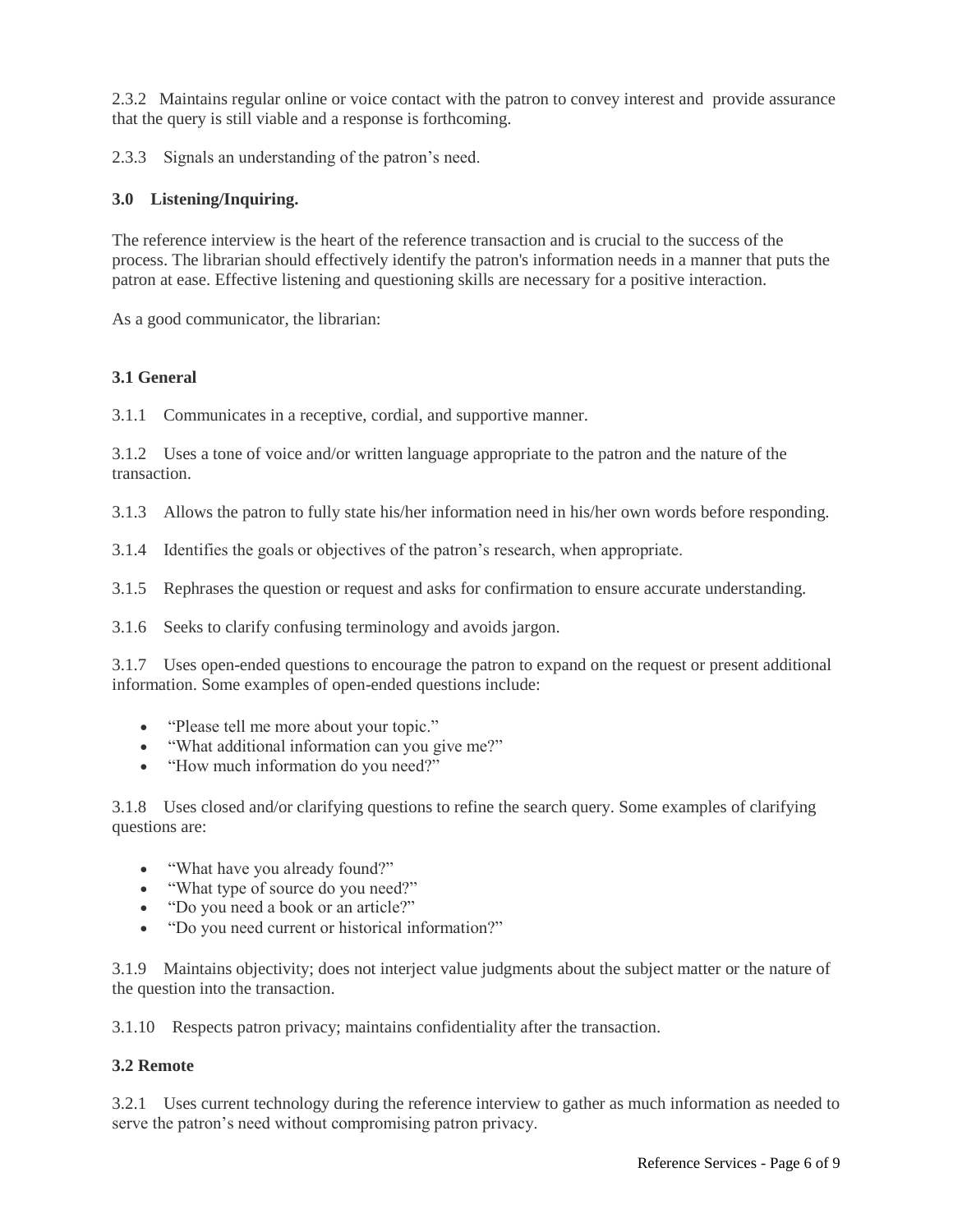## **4.0 Searching**

The search process is the portion of the transaction in which behavior and accuracy intersect. Without an effective search, not only is the desired information unlikely to be found, but patrons may become discouraged as well. Many aspects of searching that lead to accurate results are dependent on the behavior of the librarian.

As an effective searcher, the librarian:

#### **4.1 General**

4.1.1 Finds out what the patron has already tried, and encourages the patron to contribute his/her ideas.

4.1.2 Constructs a competent and complete search strategy. The librarian:

- Selects search terms that are most relevant to the information desired.
- Verifies spelling and other possible factual errors in the original query.
- Identifies appropriate sources that are most likely to contain information relevant to the patron's query.

4.1.3 Explains the search strategy to the patron.

4.1.4 Works with the patron to evaluate results, revise search terms, and identify other sources to try if the search is unsuccessful.

4.1.5 Works with the patron to narrow or broaden the topic when too little or too much information is identified.

4.1.6 Attempts to conduct the search within the patron's allotted time frame.

4.1.7 Explains how to use sources when appropriate.

4.1.8 Offers pointers, detailed search paths, and names of resources used to find the answer, so that patron can learn to answer similar questions on his/her own, when appropriate.

4.1.9 Recognizes when to refer patrons for more help. This might mean a referral to a subject librarian, specialized library, or community resource.

4.1.10 Asks the patrons if additional information is needed after results are found.

#### **4.2 In Person**

4.2.1 Accompanies the patron in the search (at least in the initial stages of the search process) unless the patron prefers to conduct the search him/herself.

#### **4.3 Remote**

4.3.1 Uses appropriate technology to help guide the patron through information resources, when possible.

#### **5.0 Follow-up**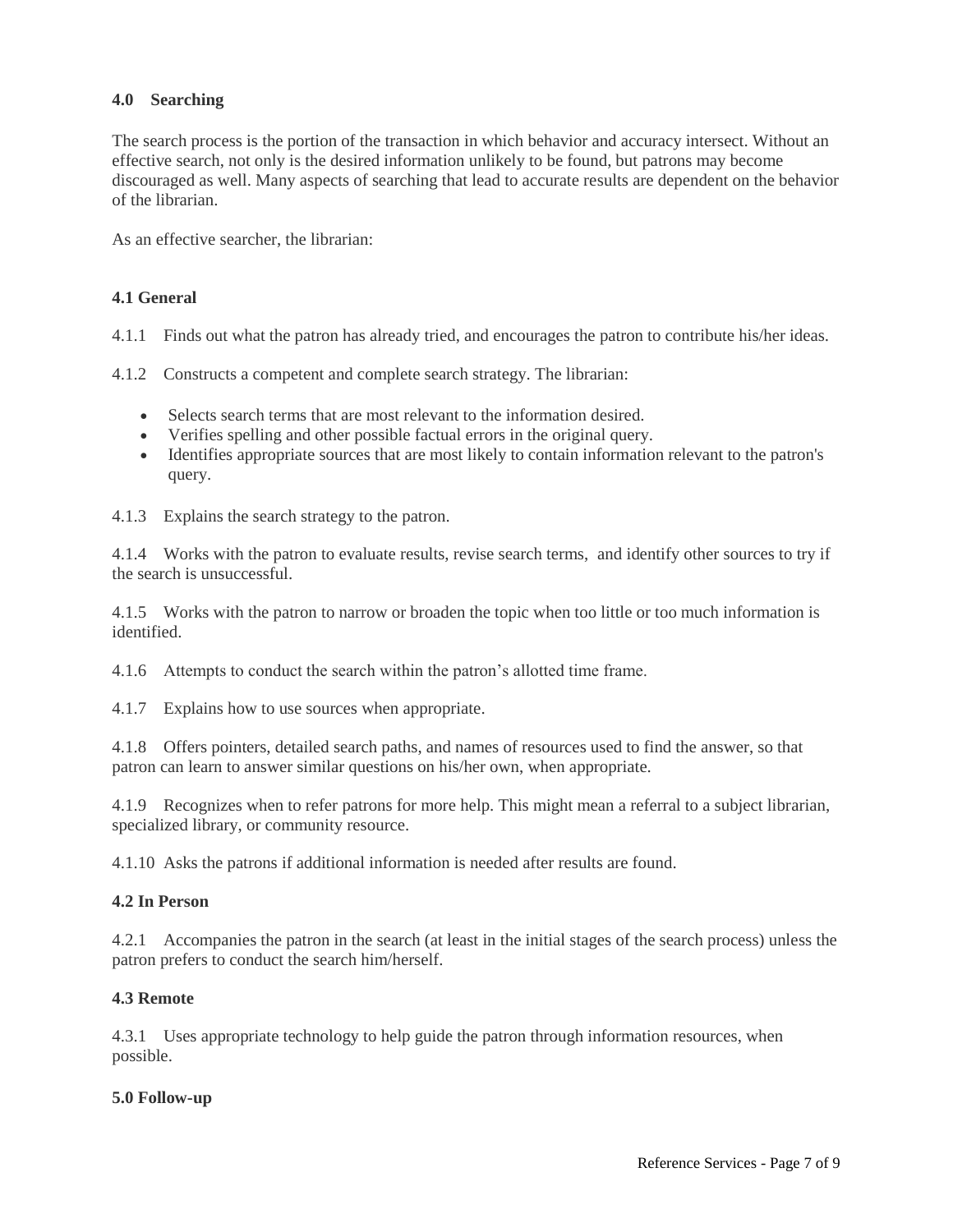Supplying information is not the end of the reference transaction. The librarian is responsible for determining if the patron is satisfied with the results of the search, and referring the patron to other sources including those not available through the local library.

For successful follow-up, the librarian:

## **5.1 General**

5.1.1 Asks the patron if his/her questions have been completely answered.

5.1.2 Encourages the patron to return if he/she has further questions by making a statement such as "If you don't find what you are looking for, please come back and we'll try something else."

5.1.3 Consults with other librarians or experts in the field when additional subject expertise is needed.

5.1.4 Makes the patron aware of other available reference pathways (e-mail, chat, etc.).

5.1.5 Makes arrangements with the patron, when appropriate, to set up an individual research appointment to continue researching the question.

5.1.6 Refers the patron to other sources or institutions if the query has not been answered to the satisfaction of the patron.

5.1.7 Takes care not to end the reference interview prematurely.

## **5.2 In-Person**

5.2.1 Occasionally roves through the reference or public areas offering (additional) assistance (see 1.8).

## **5.3 Remote**

5.3.1 Encourages the patron to contact the library again if he/she has further questions by making a statement such as "If you need additional information, please contact us again and we'll try something else."

## **Further Reading**

Since the original publication in 1996, these Guidelines have been favorably evaluated by the profession, and currently enjoy widespread acceptance as standards for the measurement of effective reference transactions. The Guidelines have been widely studied and widely cited.

Harmeyer, Dave. Online virtual chat library reference service: A quantitative and qualitative analysis. Ed.D. Dissertation, Pepperdine University, 2007.

Maness, Jack M., Sarah Naper, and Jayati Chaudhuri. "The Good, the Bad, but Mostly the Ugly: Adherence to RUSA Guidelines during Encounters with Inappropriate Behavior Online." *Reference & User Services Quarterly* 49, no. 2 (2009): 151-162.

Maximiek, Sarah, Erin Rushton, and Elizabeth Brown. "Coding into the Great Unknown: Analyzing Instant Messaging Session Transcripts to Identify User Behaviors and Measure Quality of Service." *College & Research Libraries* 71, no. 4 (2010): 361-373.

Nahyun, Kwon, and Vicki L. Gregory. "The Effects of Librarians' Behavioral Performance on User Satisfaction in Chat Reference Services." *Reference & User Services Quarterly* 47, no. 2 (2007): 137-148.